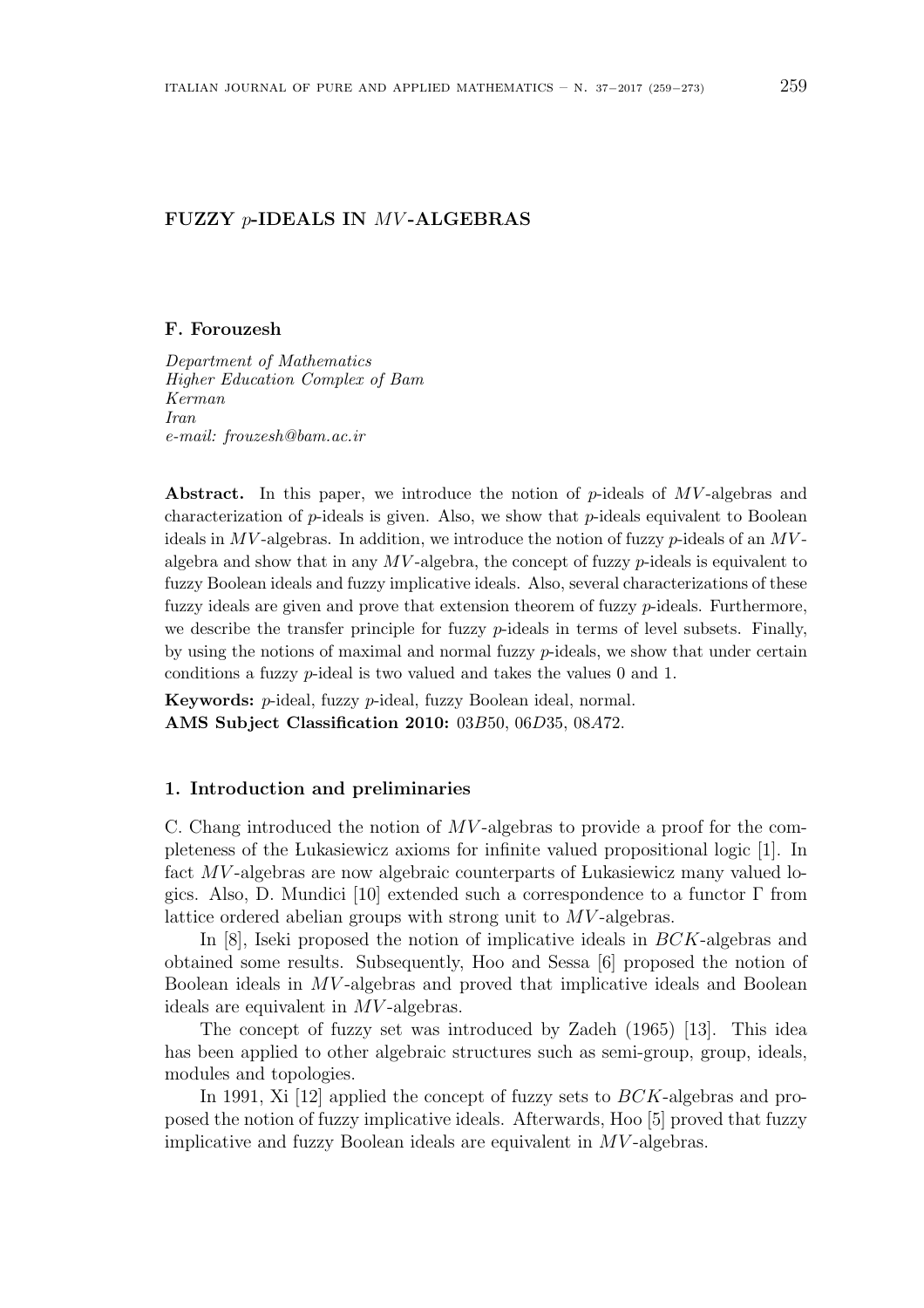In this paper, we introduce the notion of fuzzy *p*-ideals. We obtain some equivalent definitions of fuzzy *p*-ideals, and establish the extension theorem of fuzzy *p*-ideals in *MV* -algebras.

Furthermore, we prove that fuzzy Boolean ideals and fuzzy *p*-ideals are equivalent and using a level set of fuzzy set in an MV-algebra, we give a characterization of fuzzy *p*-ideals.

We define the concept of *p*-ideals and we give characterization of them. We prove that *p*-ideals are equivalent to Boolean ideals in *MV* -algebras.

Finally, we introduce normal fuzzy *p*-ideals and we show that the maximal fuzzy *p*-ideals of an *MV* -algebra *A* are normal and take only the values 0 and 1.

We recollect some definitions and results which will be used in the following:

**Definition 1.1.** [1], [2], [11] An *MV*-algebra is a structure  $(A, \oplus, *, 0)$  where  $\oplus$ is a binary operation, \* is a unary operation, and 0 is a constant such that the following axioms are satisfied for any  $a, b \in A$ :

 $(MV1)$   $(A, \oplus, 0)$  is an abelian monoid,  $(MV2)$   $(a^*)^* = a$ ,  $(MV3)$   $0^* \oplus a = 0^*$  $(MV4)$   $(a^* \oplus b)^* \oplus b = (b^* \oplus a)^* \oplus a$ .

Note that  $1 = 0^*$  and the auxiliary operation  $\odot$  as follows:  $x \odot y = (x^* \oplus y^*)^*$ .

We recall that the natural order determines a bounded distributive lattice structure such that

 $x \vee y = x \oplus (x^* \odot y) = y \oplus (x \odot y^*)$  and  $x \wedge y = x \odot (x^* \oplus y) = y \odot (y^* \oplus x)$ .

**Lemma 1.2.** [2], [11] *In each MV -algebra, the following relations hold for all*  $x, y, z \in A$ *:* 

- (1)  $x \leq y$  *if and only if*  $y^* \leq x^*$ ,
- (2) *If*  $x \leq y$ *, then*  $x \oplus z \leq y \oplus z$  *and*  $x \odot z \leq y \odot z$ *,*
- (3)  $x \leq y$  *if and only if*  $x^* \oplus y = 1$  *if and if*  $x \odot y^* = 0$ *,*
- (4)  $x, y \leq x \oplus y$  and  $x \odot y \leq x, y, x \leq nx = x \oplus x \oplus \cdots \oplus x$  and  $x^n = x \odot x \odot \cdots \odot x \leq x$ ,
- $(5)$   $x \oplus x^* = 1$  and  $x \odot x^* = 0$ ,
- (6) If  $x \leq y$  and  $z \leq t$ , then  $x \oplus z \leq y \oplus t$ ,
- $(T)$   $x \odot (y \vee z) = (x \odot y) \vee (x \odot z).$

**Definition 1.3.** [1], [11] An ideal of an *MV* -algebra *A* is a nonempty subset *I* of *A* satisfying the following conditions: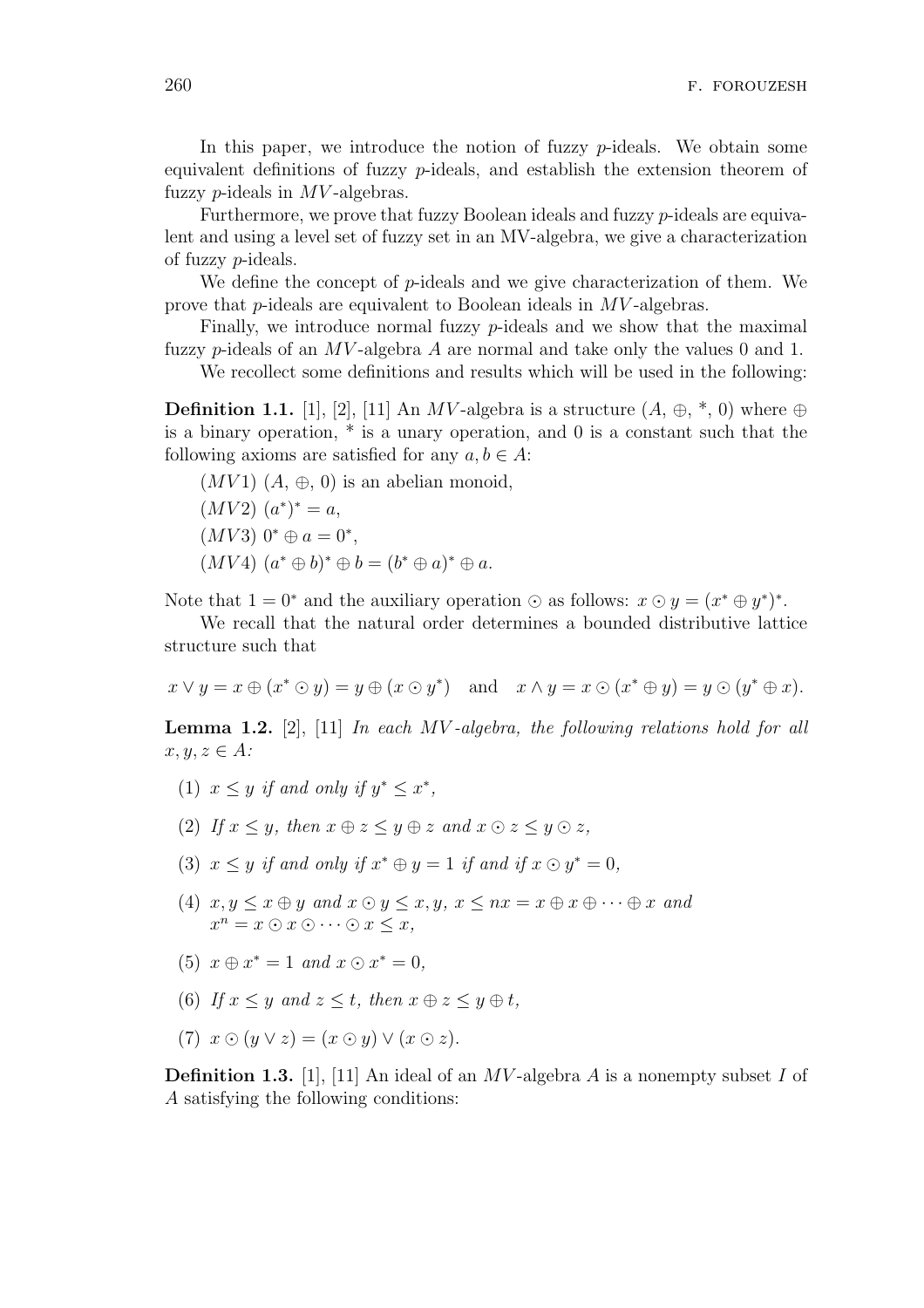- (*I*1) If  $x \in I$ ,  $y \in A$  and  $y \leq x$  then  $y \in I$ ,
- (*I*2) If  $x, y \in I$ , then  $x \oplus y \in I$ .

We denote by *Id*(*A*) the set of ideals of an *MV* -algebra *A*.

**Definition 1.4.** [2] Let *I* be an ideal of an *MV* -algebra *A*. Then *I* is a proper ideal of A if  $I \neq A$ .

- *•* [6] An ideal *I* of an *MV* -algebra *A* is called Boolean ideal if *x ∧ x <sup>∗</sup> ∈ I*, for all  $x \in A$ .
- *•* [6] An ideal *I* of an *MV* -algebra *A* is called an implicative ideal of *A* if for any  $x, y, z \in A$  such that  $z \odot (y^* \odot x^*) \in I$  and  $y \odot x^* \in I$ , then  $z \odot x^* \in I$ .

**Definition 1.5.** Let *X* and *Y* be two *MV*-algebras. A function  $f: X \to Y$  is called homomorphism of *MV* -algebras if and only if

- $(1) f(0) = 0,$
- $f(x \oplus y) = f(x) \oplus f(y),$
- (3)  $f(x^*) = (f(x))^*$ .

**Remark 1.6.** [2] In an *MV* -algebra *A*, the distance function is

$$
d: A \times A \longrightarrow A, \qquad d(x, y) := (x \odot y^*) \oplus (y \odot x^*).
$$

Suppose that *I* is an ideal of an *MV*-algebra *A*. Define  $x \sim_I y$  if and only if  $d(x, y)$  ∈ *I* if and only if  $x \odot y^*$  ∈ *I* and  $y \odot x^*$  ∈ *I*. Then  $\sim_I$  is a congruence relation on *A*. The set of all congruence classes is denoted by *A/I* then  $A/I = \{ [x] : x \in A \}$ , where  $[x] = \{ y \in A : x \sim_I y \}$ . We can easily to see that  $x \in I$  if and only if  $x/I = 0/I$ . The *MV*-algebra operations on *A/I* given by  $x/I \oplus y/I = (x \oplus y)/I$  and  $(x/I)^* = x^*/I$ , are well defined. Hence  $(A/I, \oplus, *, [0])$ becomes an *MV* -algebra [2], [11].

**Definition 1.7.** [4] A fuzzy set in *A* is a mapping  $\mu : A \rightarrow [0,1]$ . Let *A* be an *MV*-algebra and  $\mu$  be a fuzzy set on *A*. Then  $\mu$  is a fuzzy ideal of *A*, if it satisfies

 $(MV1)$   $\mu(0) > \mu(x)$ , for all  $x \in A$ ,  $(MV2)$   $\mu(y) \geq \mu(x) \wedge \mu(y \odot x^*)$ , for all  $x, y \in A$ .

**Lemma 1.8.** [4] *Let A be an MV* -algebra and  $\mu$  *be a fuzzy set on A. Then*  $\mu$  *is called a fuzzy ideal on A, if and only if*

- (1)  $\mu(x) \leq \mu(0)$ , for all  $x \in A$  and
- $\mu(x \oplus y) > \mu(x) \wedge \mu(y)$ , for all  $x, y \in A$ ,
- (3) *If*  $x \leq y$ *, then*  $\mu(x) \geq \mu(y)$ *.*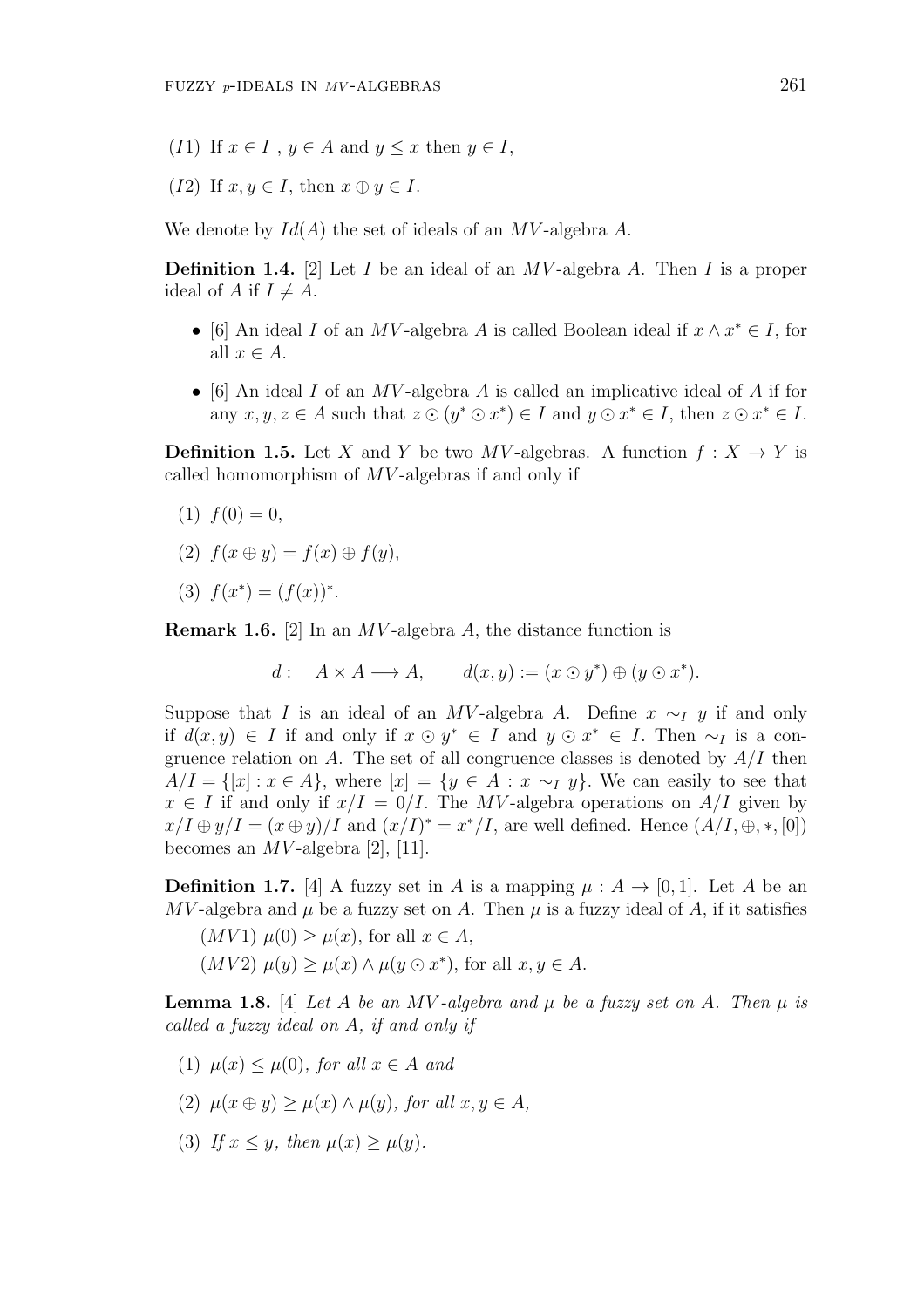**Definition 1.9.** [13] Let *X*, *Y* be two *MV*-algebras.  $\mu$  is a fuzzy subset of *X*,  $\mu'$ is a fuzzy subset of *Y* and  $f: X \to Y$  is a homomorphism. The image of  $\mu$  under *f* denoted by  $f(\mu)$  is a fuzzy set of *Y* defined by:

For all  $y \in Y$ ,

$$
f(\mu)(y) = \sup_{x \in f^{-1}(y)} \mu(x), \quad \text{if } f^{-1}(y) \neq \emptyset, \text{ and}
$$
  

$$
f(\mu)(y) = 0 \qquad \text{if } f^{-1}(y) = \emptyset.
$$

The preimage of  $\mu'$  under f denoted by  $f^{-1}(\mu')$  is a fuzzy set of X defined by:

For all  $x \in X$ ,

$$
f^{-1}(\mu')(x) = \mu'(f(x)).
$$

**Definition 1.10.** [13] A fuzzy subset  $\mu$  of X has sup-property if for any nonempty subset *Y* of *X*, there exists  $y_0 \in Y$  such that  $\mu(y_0) = \sup$ *y∈Y µ*(*y*)*.*

**Definition 1.11.** [13] Let  $\mu$  be a fuzzy set in  $A, t \in [0, 1]$ . The set  $\mu_t = \{x \in A :$  $\mu(x) \geq t$  is called a level subset of  $\mu$ . For any fuzzy sets  $\mu$ ,  $\nu$  in A, we define

 $\mu \subset \nu$  if and only if  $\mu(x) \leq \nu(x)$  for all  $x \in A$ .

**Theorem 1.12.** [4] *Let*  $\mu$  *be a fuzzy ideal in*  $A$ *. For any*  $x, y, z \in A$ *, the following hold:*

- $(1)$   $\mu(x \oplus y) = \mu(x) \wedge \mu(y),$
- (2) *µ*(*x ⊙ y*) *≥ µ*(*x*) *∧ µ*(*y*)*,*
- (3) *µ*(*x ∧ y*) *≥ µ*(*x*) *∧ µ*(*y*)*,*
- $(4)$   $\mu(nx) = \mu(x),$
- (5)  $\mu(x \vee y) = \mu(x) \wedge \mu(y)$ .

**Theorem 1.13.** [3] Let  $\mu$  be a fuzzy set in A.  $\mu$  is a fuzzy ideal if and only if for *all*  $t \in [0, 1]$ *,*  $\mu_t$  *is either empty or an ideal of A.* 

**Corollary 1.14.** Let I be a nonempty subset of A. I is an ideal if and only if  $\chi_I$ *is a fuzzy ideal of A, where*  $\chi_I$  *is characteristic function of I.* 

### **2.** *P***-ideals of** *MV* **-algebras**

**Definition 2.1.** *I* is a *p*-ideal if it satisfies the following conditions:

- $(i)$  0 ∈ *I*,
- (ii) For all  $x, y, z \in A$ , if  $y \odot (z^* \oplus y) \odot x^* \in I$  and  $x \in I$ , then  $y \in I$ .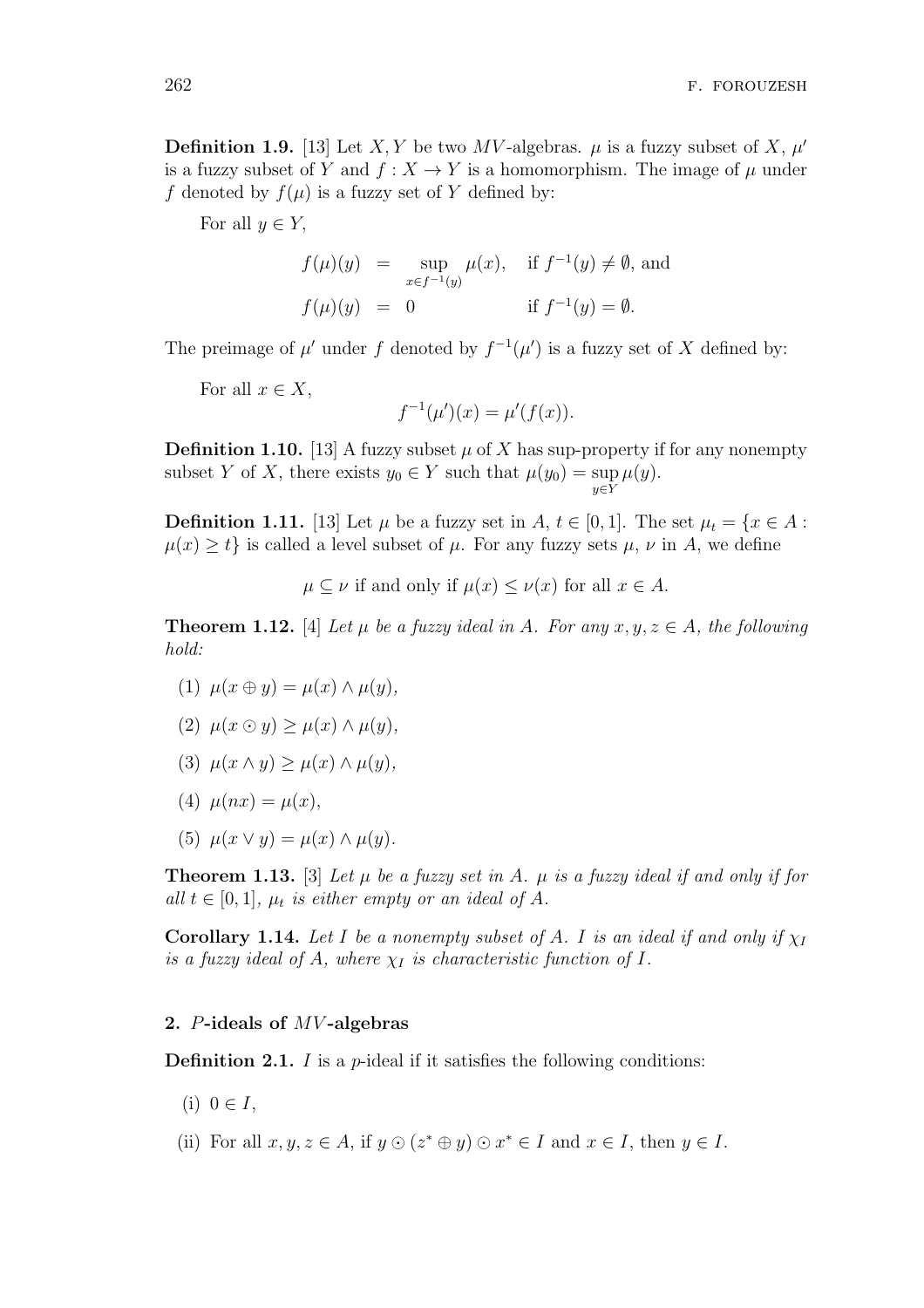**Example 2.2.** Let  $A = \{0, a, b, 1\}$ , where  $0 < a, b < 1$ . Define  $\odot$ ,  $\oplus$  and  $*$  as follows:

|  | $\odot$ 0 a b 1                                              |  |                                                 | $\oplus$ 0 a b 1                                                  |  |  |
|--|--------------------------------------------------------------|--|-------------------------------------------------|-------------------------------------------------------------------|--|--|
|  | $\begin{array}{ccccccc}\n\hline\n0 & 0 & 0 & 0\n\end{array}$ |  |                                                 | $\begin{array}{ c c c c c }\hline 0&0&a&b&1\\ \hline \end{array}$ |  |  |
|  | $a \quad   \quad 0 \qquad a \qquad 0 \qquad a$               |  |                                                 | $a \mid a \quad a \quad 1 \quad 1$                                |  |  |
|  | $b \begin{array}{ccc} b & 0 & 0 & b & b \end{array}$         |  |                                                 | $\begin{array}{c cccccc} b & b & 1 & b & 1 \end{array}$           |  |  |
|  | $1 \quad 0 \quad a \quad b \quad 1$                          |  |                                                 | $1 \quad 1 \quad 1 \quad 1 \quad 1$                               |  |  |
|  |                                                              |  |                                                 |                                                                   |  |  |
|  |                                                              |  | $*$   0 a b 1                                   |                                                                   |  |  |
|  |                                                              |  | $\begin{array}{cccc} 1 & b & a & 0 \end{array}$ |                                                                   |  |  |

Then  $(A, \oplus, \odot, *, 0, 1)$  is an *MV*-algebra [7]. Simple computations prove that  $I_1 = \{0, a\}$  and  $I_2 = \{0, b\}$  are *p*-ideals of *A*.

The following example shows that an ideal may not be a *p*-ideal.

**Example 2.3.** Let  $A = \{0, a, b, c, d, 1\}$ , where  $0 < a, c < d < 1$  and  $0 < a < b < 1$ . Define *⊙*, *⊕* and *∗* as follows:

| $_{\odot}$              | $\overline{0}$   | $\boldsymbol{a}$ | $\it b$          | $\mathcal C$            | $\,d$            | $\mathbf{1}$     |
|-------------------------|------------------|------------------|------------------|-------------------------|------------------|------------------|
| $\boldsymbol{0}$        | 0                | 0                | 0                | 0                       | 0                | 0                |
| $\boldsymbol{a}$        | $\boldsymbol{0}$ | $\overline{0}$   | $\boldsymbol{a}$ | $\boldsymbol{0}$        | $\boldsymbol{0}$ | $\boldsymbol{a}$ |
| $\boldsymbol{b}$        | $\overline{0}$   | $\boldsymbol{a}$ | $\boldsymbol{b}$ | $\boldsymbol{0}$        | $\boldsymbol{a}$ | $\boldsymbol{b}$ |
| $\mathcal{C}_{0}^{(n)}$ | $\overline{0}$   | $\overline{0}$   | $\boldsymbol{0}$ | $\mathcal{C}_{0}^{(n)}$ | $\boldsymbol{c}$ | $\boldsymbol{c}$ |
| $\boldsymbol{d}$        | 0                | $\boldsymbol{0}$ | $\boldsymbol{a}$ | $\boldsymbol{c}$        | $\mathcal C$     | $\boldsymbol{d}$ |
| $\mathbf{1}$            | $\boldsymbol{0}$ | $\boldsymbol{a}$ | $\boldsymbol{b}$ | $\boldsymbol{c}$        | $\boldsymbol{d}$ | $\mathbf{1}$     |
|                         |                  |                  |                  |                         |                  |                  |
| $\oplus$                | $\overline{0}$   | $\boldsymbol{a}$ | $\boldsymbol{b}$ | $\mathcal C$            | $\boldsymbol{d}$ | 1                |
| $\boldsymbol{0}$        | $\hspace{.0cm}0$ | $\boldsymbol{a}$ | $\boldsymbol{b}$ | $\mathcal C$            | $\boldsymbol{d}$ | $\mathbf{1}$     |
| $\boldsymbol{a}$        | $\boldsymbol{a}$ | $\boldsymbol{b}$ | $\boldsymbol{b}$ | $\boldsymbol{d}$        | 1                | 1                |
| $\boldsymbol{b}$        | $\it{b}$         | $\boldsymbol{b}$ | $\it b$          | 1                       | 1                | 1                |
| $\mathcal{C}_{0}^{(n)}$ | $\boldsymbol{c}$ | $\boldsymbol{d}$ | $\mathbf 1$      | $\boldsymbol{c}$        | $\boldsymbol{d}$ | $\mathbf 1$      |
| $\boldsymbol{d}$        | $\boldsymbol{d}$ | $\mathbf 1$      | 1                | $\boldsymbol{d}$        | 1                | $\mathbf{1}$     |
| $\mathbf{1}$            | 1                | $\mathbf 1$      | $\mathbf 1$      | $\mathbf 1$             | 1                | $\mathbf 1$      |
|                         |                  |                  |                  |                         |                  |                  |
| $\ast$                  | 0                | $\it a$          | $\it{b}$         | $\mathcal C$            | $\boldsymbol{d}$ | $\mathbf 1$      |
|                         | $\mathbf 1$      | $\boldsymbol{d}$ | $\boldsymbol{c}$ | $\boldsymbol{b}$        | $\boldsymbol{a}$ | 0                |

Then  $(A, \oplus, \odot, *, 0, 1)$  is an *MV*-algebra [7]. It is clear that  $I = \{0, c\}$  is an ideal but *I* is not a *p*-ideal, since  $a \odot (b^* \oplus a) \odot c^* = 0 \in I$  and  $c \in I$  while  $a \notin I$ .

**Proposition 2.4.** *Every p-ideal is an ideal.*

**Proof.** Let *I* be a *p*-ideal of *A*, it is clear that  $0 \in I$ . Suppose that  $y \leq x$  and *x* ∈ *I*, for all *x*, *y* ∈ *A*. By Lemma 1.2, we imply that  $y ⊙ x^* = 0$ , by setting  $z = 0$ in the definition of *p*-ideal, we obtain  $y \odot (0^* \oplus y) \odot x^* = y \odot x^* = 0 \in I$  and  $x \in I$ , it follows that  $y \in I$ .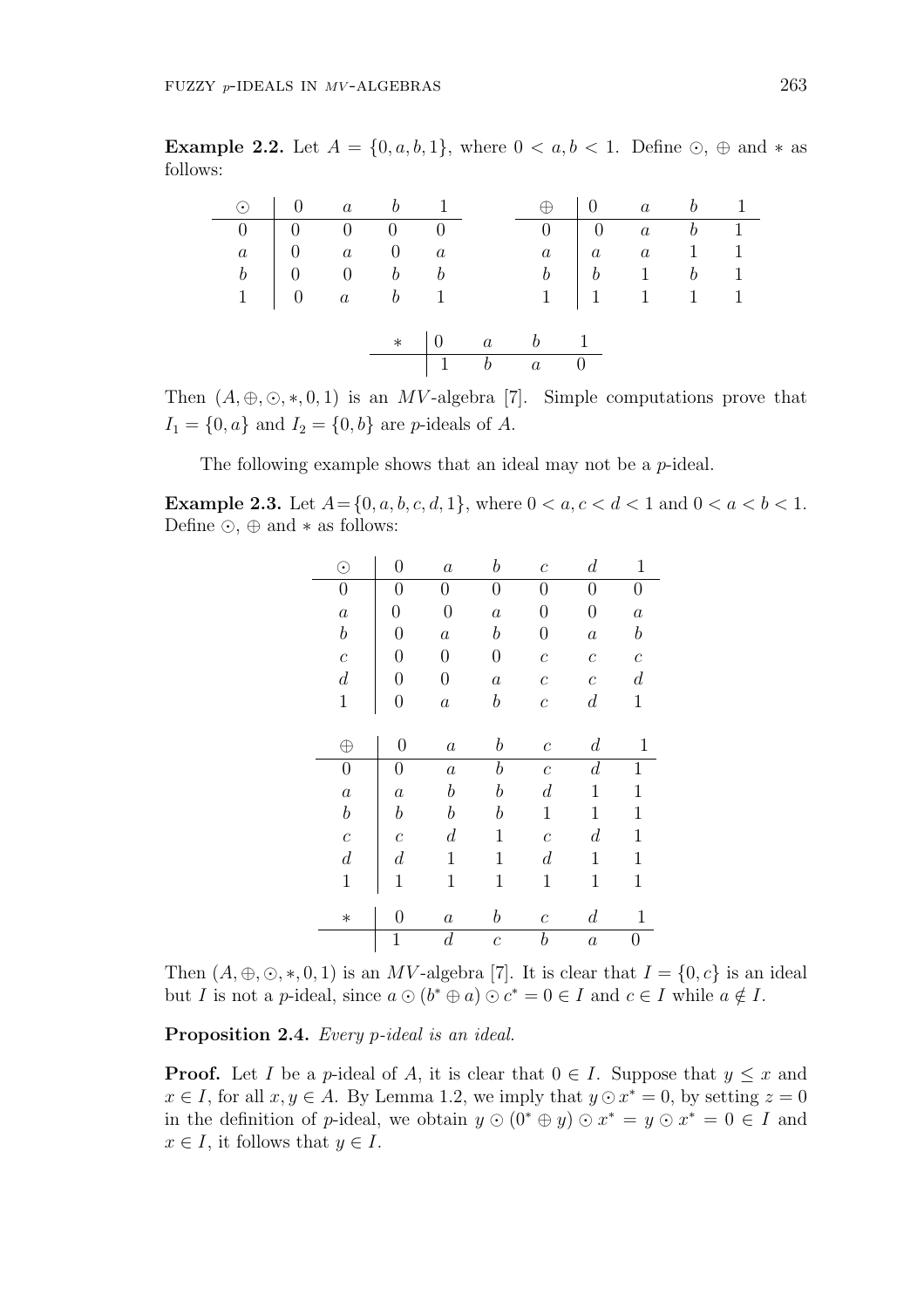Now, let  $x, y \in I$ . We prove that  $x \oplus y \in I$ . Since  $x^* \wedge y \leq y \in I$ , hence  $x^* \wedge y \in I$ . So  $x^* \wedge y = x^* \odot (x \oplus y) \ge (x \oplus y) \odot (y^* \oplus (x \oplus y)) \odot x^*$  and  $(x \oplus y) \odot (y^* \oplus (x \oplus y)) \odot x^* \in I$ . Since I is a p-ideal of A and  $x \in I$ , it follows that  $x \oplus y \in I$ .

The following proposition gives a characterization of *p*-ideals of *A*.

**Proposition 2.5.** *The following conditions are equivalent for any ideal I:*

- (i) *I is a p-ideal,*
- (ii) *For all*  $x, y \in A$ ,  $x \odot (y^* \oplus x) \in I$  *implies*  $x \in I$ *,*
- (iii) If  $x^2 \in I$ *, then*  $x \in I$ *.*

**Proof.** (i)  $\rightarrow$  (ii) Suppose that *I* is a *p*-ideal of *A* and  $x \odot (y^* \oplus x) \in I$ , since  $x \odot (y^* \oplus x) \odot 0^* \in I$  and  $0 \in I$ , we apply the fact that *I* is *p*-ideal of *A* and obtain the result.

 $(ii) \rightarrow (iii)$  We obtain the result by setting  $y = 1$  in the equation (ii).

 $(iii) \rightarrow (i)$  Suppose that  $y \odot (z^* \oplus y) \odot x^* \in I$  and  $x \in I$ . By ideal property, we conclude that  $y \odot (z^* \oplus y) \leq x \vee (y \odot (z^* \oplus y)) = x \oplus (x^* \odot y \odot (z^* \oplus y)) \in I$ . Hence  $y \odot (z^* \oplus y) \in I$ . On the other hand,  $y \odot y = y \odot (1^* \oplus y) \leq y \odot (z^* \oplus y) \in I$ . Since *I* is an ideal, we obtain  $y^2 = y \odot y \in I$  and we apply the hypothesis and obtain  $y \in I$ .

**Theorem 2.6.** *A proper ideal I is a p-ideal if and only if I is a Boolean ideal of A.*

**Proof.** Let *I* be a Boolean ideal of *A*. By Proposition 2.5, it sufficient to show that if  $x^2$  ∈ *I*, then  $x \in I$ . On the other hand, we have for all  $x \in A$ ,  $x^2 = x \odot x \in I$  and  $x \wedge x^* \in I$ . Since I is an ideal,  $(x \wedge x^*) \oplus x^2 = x \odot (x^* \oplus x^*) \oplus x^2 = (x \odot (x^2)^*) \oplus x^2 \in I$ . On the other hand,  $x \leq x^2 \lor x \in I$ , thus  $x \in I$ .

Conversely, suppose that *I* is a *p*-ideal. Let  $x \in A$ . Setting  $t = x \wedge x^*$ , we show that  $t \in I$ . Since  $t \leq x$ , we have  $x^* \wedge x \leq x^* \leq t^*$  and then  $t \leq t^*$  or  $t^2 = t \odot t = 0 \in I$ . So since *I* is a *p*-ideal, by Proposition 2.5, we imply that  $t \in I$ . Thus *I* is Boolean ideal of *A*.

By the above theorem, the extension theorem of *p*-ideals is obtained from the following result:

**Theorem 2.7.** *Let*  $I_1$  *and*  $I_2$  *two ideals of*  $A$  *such that*  $I_1 \subseteq I_2$ *. If*  $I_1$  *is a p-ideal, then so is*  $I_2$ *.* 

#### **3. Fuzzy** *p***-ideals in** *MV* **-algebras**

**Definition 3.1.** Let  $\mu$  be a fuzzy set in *A*.  $\mu$  is called a fuzzy *p*-ideal if it satisfies

- (i)  $\mu(0) \geq \mu(x)$ ,
- (ii) For all  $x, y, z \in A$ ,  $\mu(y \odot (z^* \oplus y) \odot x^*) \wedge \mu(x) \leq \mu(y)$ .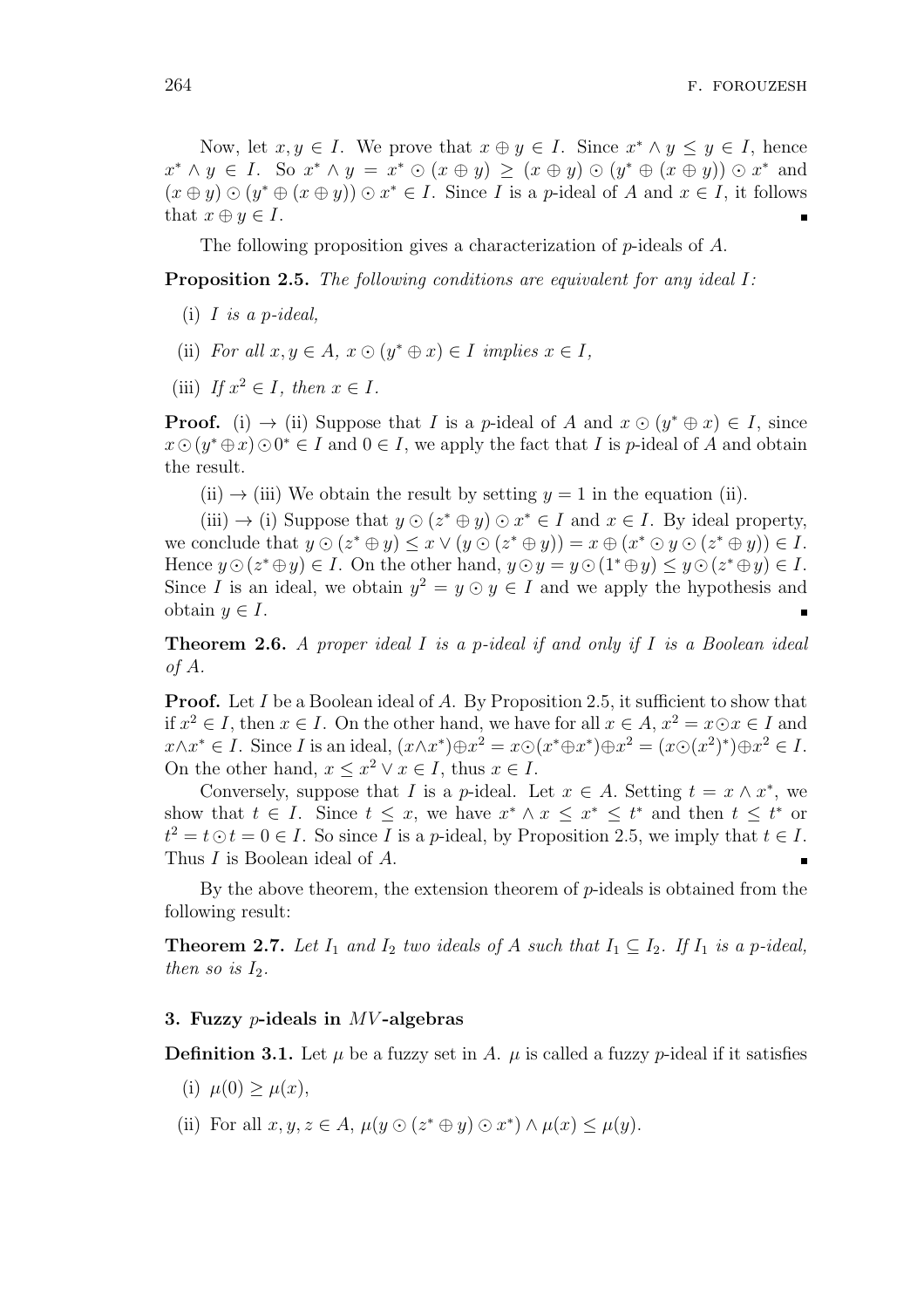The following example shows that fuzzy *p*-ideals exist.

**Example 3.2.** Consider Example 2.2. Define a fuzzy set  $\mu$  in *A* by

$$
\mu(1) = \mu(b) = \mu(a) = t_1,
$$
  

$$
\mu(0) = t_2 \quad (0 \le t_1 < t_2 \le 1).
$$

We can easily verify that  $\mu$  is a fuzzy *p*-ideal of  $A$ .

**Theorem 3.3.** *Every fuzzy p-ideal is a fuzzy ideal.*

**Proof.** Let  $\mu$  be a fuzzy  $p$ -ideal in *A*. Taking  $z = 0$  in Definition 3.1 (ii), we get

 $\mu(y \odot x^*) \wedge \mu(x) \leq \mu(y)$ , for all  $x, y \in A$ .

Hence  $\mu$  is a fuzzy ideal.

**Remark 3.4.** The converse of the above theorem may not be true.

Let  $A = \{0, a, b, c, d, 1\}$ , where  $0 < a, b < c < 1$  and  $0 < b < d < 1$ . Define *⊕*, *⊙* and *∗* as follows:

| $_{\odot}$       | $\overline{0}$   | $\boldsymbol{a}$ | $\it b$          | $\mathcal{C}_{0}^{0}$ | $\boldsymbol{d}$ | $\mathbf 1$      |
|------------------|------------------|------------------|------------------|-----------------------|------------------|------------------|
| $\boldsymbol{0}$ | $\overline{0}$   | 0                | $\boldsymbol{0}$ | $\boldsymbol{0}$      | 0                | $\overline{0}$   |
| $\boldsymbol{a}$ | $\boldsymbol{0}$ | $\boldsymbol{a}$ | $\overline{0}$   | $\boldsymbol{a}$      | $\overline{0}$   | $\boldsymbol{a}$ |
| $\boldsymbol{b}$ | $\overline{0}$   | $\overline{0}$   | 0                | $\boldsymbol{0}$      | $\it b$          | $\boldsymbol{b}$ |
| $\boldsymbol{c}$ | $\overline{0}$   | $\boldsymbol{a}$ | 0                | $\boldsymbol{a}$      | $\boldsymbol{b}$ | $\boldsymbol{c}$ |
| $\boldsymbol{d}$ | $\overline{0}$   | $\boldsymbol{0}$ | $\boldsymbol{b}$ | $\boldsymbol{b}$      | $\boldsymbol{d}$ | $\boldsymbol{d}$ |
| $\mathbf{1}$     | $\boldsymbol{0}$ | $\boldsymbol{a}$ | $\boldsymbol{b}$ | $\boldsymbol{c}$      | $\boldsymbol{d}$ | $\mathbf{1}$     |
|                  |                  |                  |                  |                       |                  |                  |
| $\oplus$         | $\boldsymbol{0}$ | $\boldsymbol{a}$ | $\boldsymbol{b}$ | $\mathcal C$          | $\boldsymbol{d}$ | $\mathbf 1$      |
| $\boldsymbol{0}$ | $\overline{0}$   | $\boldsymbol{a}$ | $\boldsymbol{b}$ | $\boldsymbol{c}$      | $\boldsymbol{d}$ | $\mathbf{1}$     |
| $\boldsymbol{a}$ | $\boldsymbol{a}$ | $\boldsymbol{a}$ | $\boldsymbol{c}$ | $\mathcal C$          | $\mathbf{1}$     | $\mathbf 1$      |
| $\boldsymbol{b}$ | $\boldsymbol{b}$ | $\overline{c}$   | $\boldsymbol{d}$ | 1                     | $\boldsymbol{d}$ | $\mathbf 1$      |
| $\boldsymbol{c}$ | $\boldsymbol{c}$ | $\overline{c}$   | $\mathbf{1}$     | $\mathbf 1$           | $\mathbf 1$      | $\mathbf 1$      |
| $\boldsymbol{d}$ | $\boldsymbol{d}$ | $\mathbf 1$      | $\boldsymbol{d}$ | $\mathbf 1$           | $\boldsymbol{d}$ | $\mathbf 1$      |
| $\mathbf 1$      | $\mathbf 1$      | $\mathbf 1$      | $\mathbf{1}$     | $\mathbf{1}$          | $\mathbf 1$      | $\mathbf{1}$     |
|                  |                  |                  |                  |                       |                  |                  |
| $\ast$           | $\overline{0}$   | $\boldsymbol{a}$ | $\boldsymbol{b}$ | $\boldsymbol{c}$      | $\boldsymbol{d}$ | $\mathbf 1$      |
|                  | $\mathbf 1$      | $\boldsymbol{d}$ | $\boldsymbol{c}$ | $\boldsymbol{b}$      | $\boldsymbol{a}$ | 0                |

Then  $(A, \oplus, \odot, *, 0, 1)$  is an *MV*-algebra [7].

Define a fuzzy set  $\mu$  in  $\Lambda$  by

$$
\mu(1) = \mu(a) = \mu(b) = \mu(c) = \mu(d) = t_2, \ \mu(0) = t_1 \ (0 \le t_2 < t_1 \le 1).
$$

Routine calculation shows that  $\mu$  is a fuzzy ideal. But  $\mu$  is not a fuzzy *p*-ideal, because

 $\mu(b \odot (d^* \oplus b) \odot 0^*) \wedge \mu(0) = t_1 \nleq \mu(b) = t_2.$ 

The following Theorem gives a characterization of fuzzy *p*-ideals.

 $\blacksquare$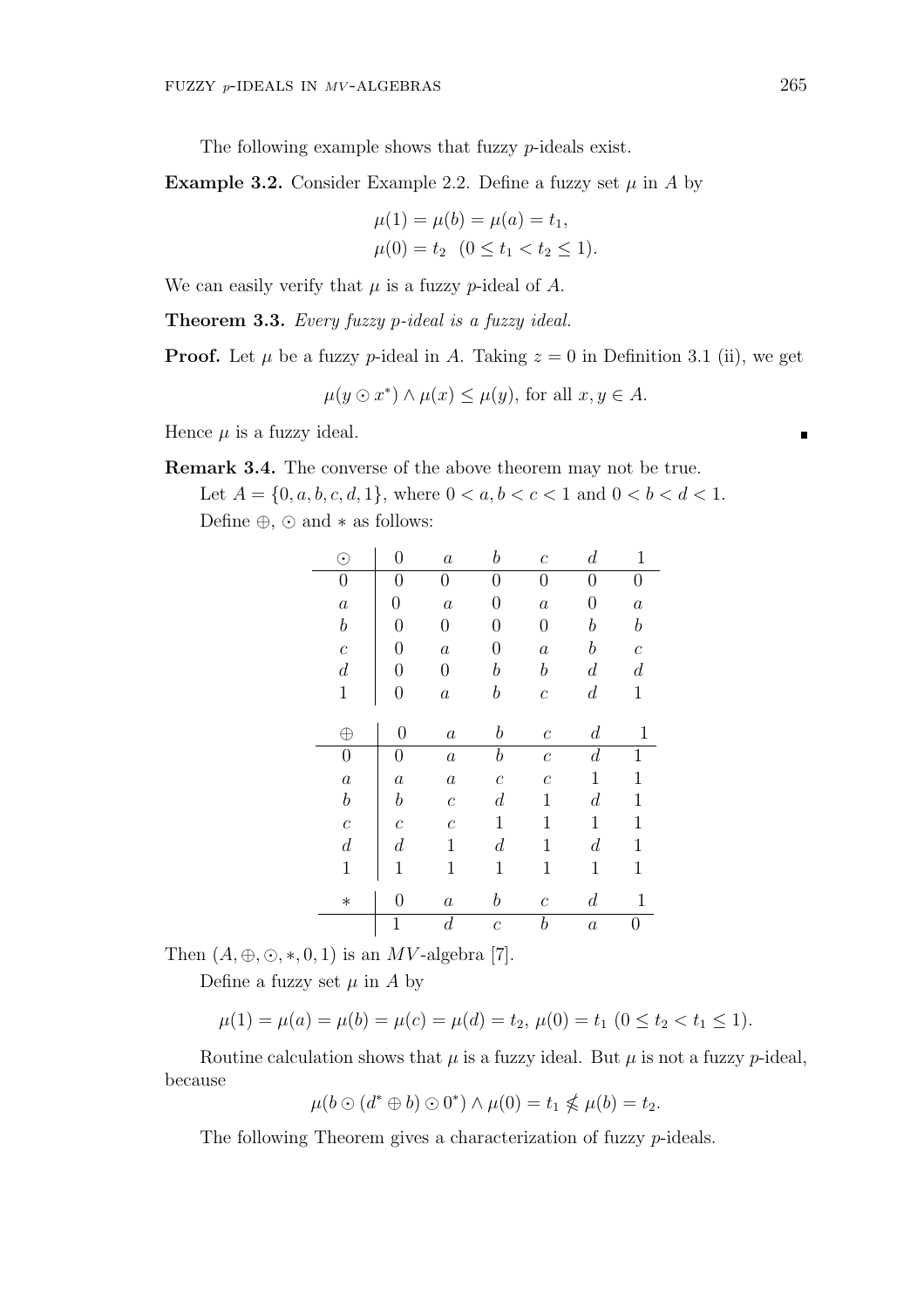**Theorem 3.5.** Let  $\mu$  be a fuzzy ideal in A. The following are equivalent:

- (i) *µ is a fuzzy p-ideal,*
- (ii) *For all*  $x, y \in A$ *,*  $\mu(x \odot (y^* \oplus x)) \leq \mu(x)$ *,*
- (iii) *For all*  $x, y \in A$ *,*  $\mu(x^2) = \mu(x)$ *.*

**Proof.** (i)  $\rightarrow$  (ii) Suppose that  $\mu$  is a fuzzy  $p$ -ideal of  $A$  and we have

$$
\mu(x \odot (y^* \oplus x)) = \mu(x \odot (y^* \oplus x) \odot 0^*) \wedge \mu(0) \leq \mu(x).
$$

(ii)  $\rightarrow$  (iii) By setting  $y = 1$  in equation (ii), we obtain  $\mu(x^2) \leq \mu(x)$ . Also, since  $x^2 \le x$ , then  $\mu(x) \le \mu(x^2)$ . Thus,  $\mu(x) = \mu(x^2)$ .

 $(iii) \rightarrow (i)$  We show that  $\mu(y \odot (z^* \oplus y) \odot x^*) \wedge \mu(x) \leq \mu(y)$ .

By ideal property, we get

$$
y \odot (z^* \oplus y) \leq x \vee (y \odot (z^* \oplus y)) = x \oplus (x^* \odot y \odot (z^* \oplus y)).
$$

Hence we have

$$
\mu(y) = \mu(y^2) = \mu(y \odot (1^* \oplus y)),
$$
  
\n
$$
\geq \mu(y \odot (z^* \oplus y)),
$$
  
\n
$$
\geq \mu(x \oplus (x^* \odot y \odot (z^* \oplus y)),
$$
  
\n
$$
= \mu(x) \wedge \mu(x^* \odot y \odot (z^* \oplus y)).
$$

Thus  $\mu$  is a fuzzy *p*-ideal of  $A$ .

Now, we describe the transfer principle [9] for fuzzy *p*-ideals in terms of level subsets:

**Theorem 3.6.** Let  $\mu$  be a fuzzy set in A.  $\mu$  is a fuzzy p-ideal if and only if for *each*  $t \in [0, 1]$ *,*  $\mu_t$  *is either empty or a p-ideal of A.* 

**Proof.** Let *µ* be a fuzzy *p*-ideal and for each  $t \in [0,1]$ ,  $\mu_t \neq \emptyset$ . We assume that  $x_0 \in \mu_t$ , i.e.,  $\mu(x_0) \ge t$ . Since  $\mu$  is a fuzzy *p*-ideal,  $\mu(0) \ge \mu(x_0) \ge t$ . On the other hand  $0 \in \mu_t$ . Next, if  $y \odot (z^* \oplus y) \odot x^* \in \mu_t$  and  $x \in \mu_t$ , then  $\mu(y \odot (z^* \oplus y) \odot x^*) \geq t$ and  $\mu(x) \geq t$ . Hence  $\mu(y) \geq \mu(y \odot (z^* \oplus y) \odot x^*) \wedge \mu(x) \geq t$ . Thus  $\mu(y) \geq t$ . Therefore,  $y \in \mu_t$ . This results  $\mu_t$  is a *p*-ideal of *A*.

Conversely, let for each  $t \in [0, 1]$ ,  $\mu_t$  is either empty or a *p*-ideal in *A*. Since  $x \in \mu_{\mu(x)}$ , for any  $x \in A$ , we have  $\mu_{\mu(x)}$  is a *p*-ideal of *A*. Thus  $0 \in \mu_{\mu(x)}$ . Hence  $\mu(0) \geq \mu(x)$ , for all  $x \in A$ .

Now, let  $t = \mu(y\odot(z^*\oplus y)\odot x^*) \wedge \mu(x)$ . Then  $y\odot(z^*\oplus y)\odot x^* \in \mu_t$  and  $x \in \mu_t$ . Since  $\mu_t$  is a p-ideal,  $y \in \mu_t$ . It follows that  $\mu(y) \ge t = \mu(y \odot (z^* \oplus y) \odot x^*) \wedge \mu(x)$ . Thus *µ* is a fuzzy *p*-ideal of *A*.

**Corollary 3.7.** *Let I be a nonempty set of A. I is a p-ideal of A if and only if χ<sup>I</sup> is a fuzzy p-ideal of A.*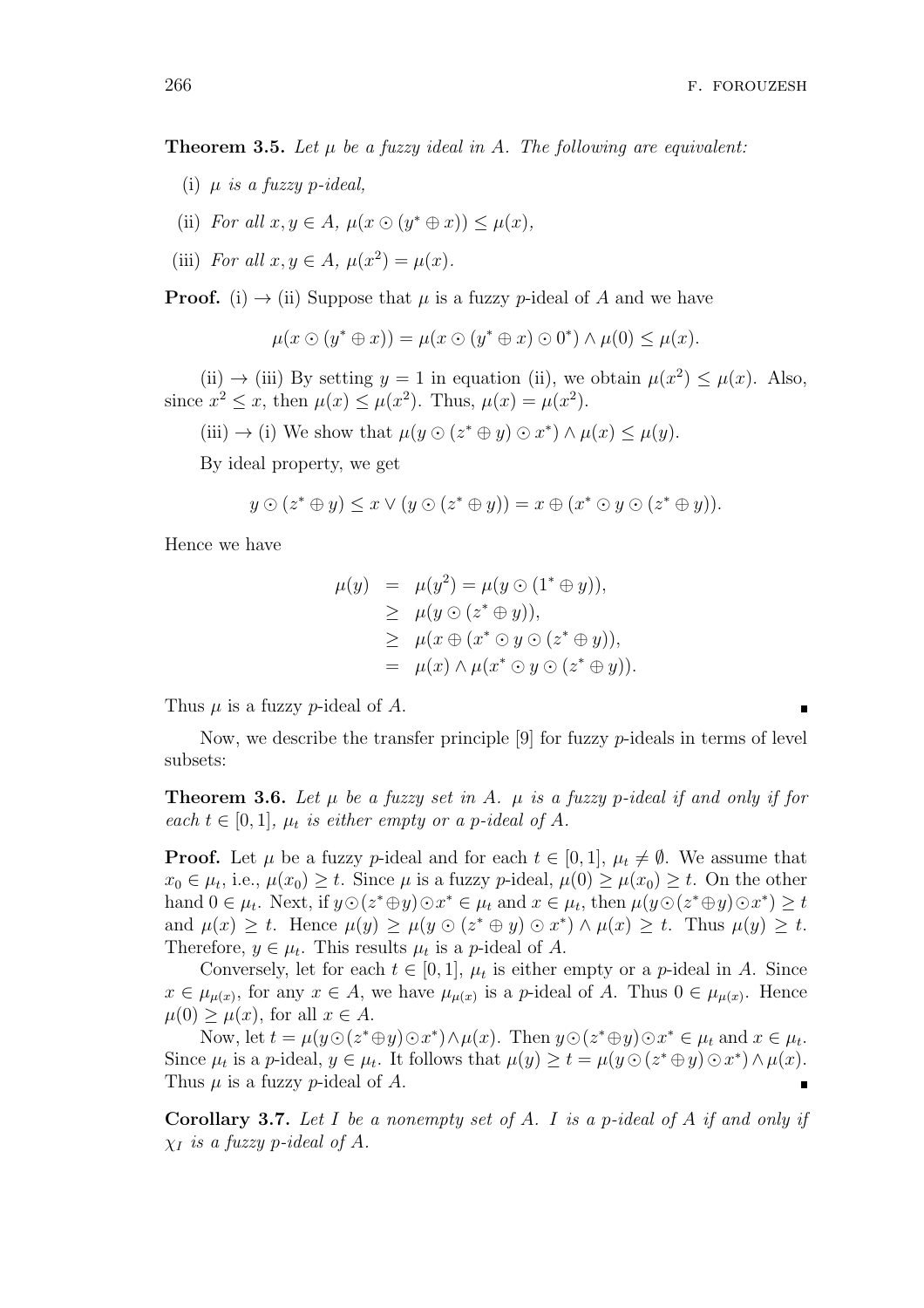**Proof.** Let *I* be a *p*-ideal of *A*. We will prove that  $\chi_I$  is a fuzzy *p*-ideal. By Theorem 3.5, we show that  $\chi_I(x^2) = \chi_I(x)$ , for all  $x \in A$ .

If  $x \in I$ , then  $x^2 = x \odot x \leq x$ . Hence  $x^2 \in I$ . Thus  $\chi_I(x^2) = \chi_I(x) = 1$ .

If  $x \notin I$ , then since *I* is a *p*-ideal of *A*, by Proposition 2.5, we obtain  $x^2 \notin I$ . Hence  $\chi_I(x^2) = \chi_I(x) = 0$ .

Conversely, let  $\chi_I$  be a fuzzy *p*-ideal. It is sufficient to show that by Proposition 2.5, if  $x^2 \in I$ , then  $x \in I$ .

If  $x^2 \in I$ , then  $1 = \chi_I(x^2) = \chi_I(x)$ . Hence  $\chi_I(x) = 1$ . It follows that  $x \in I$ . Thus by Proposition 2.5, *I* is a *p*-ideal of *A*.

The following theorem, shows the relation between fuzzy *p*-ideals and fuzzy Boolean ideals in *A*.

**Theorem 3.8.** *Every fuzzy ideal*  $\mu$  *is fuzzy Boolean ideal if and only if*  $\mu$  *is fuzzy p-ideal in A.*

**Proof.** Let  $\mu$  be a fuzzy Boolean ideal of *A*. Then  $\mu(x \wedge x^*) = \mu(0)$ . By Theorem 1.12 (1) and Lemma 1.8 (3), we have:

$$
\mu(x^2) = \mu(0) \wedge \mu(x^2)
$$
  
= 
$$
\mu(x \wedge x^*) \wedge \mu(x^2)
$$
  
= 
$$
\mu((x \wedge x^*) \oplus x^2)
$$
  
= 
$$
\mu((x \odot (x^* \oplus x^*)) \oplus (x \odot x))
$$
  
= 
$$
\mu((x \odot (x^2)^*) \oplus x^2)
$$
  
= 
$$
\mu(x^2 \vee x) \le \mu(x).
$$

Hence  $\mu(x^2) \leq \mu(x)$ . Also, since  $\mu(x) \leq \mu(x^2)$ , we get  $\mu(x^2) = \mu(x)$ . Thus by Theorem 3.5, we obtain  $\mu$  is a fuzzy *p*-ideal of  $A$ .

Conversely, let  $\mu$  be a fuzzy *p*-ideal and  $x \in A$ . Setting  $t = x \wedge x^*$ , we show that  $\mu(t) = \mu(0)$ . Since  $t \leq x$ ,  $t = x^* \wedge x \leq x^* \leq t^*$  and then  $t \leq t^*$  or  $t^2 = t \odot t = 0$ . Hence

$$
\mu(t^2) = \mu(0)
$$

Also, since  $\mu$  is a fuzzy *p*-ideal,  $\mu(t^2) = \mu(t)$ . It follows from (1) that  $\mu(0) = \mu(t)$ . Therefore, *µ* is a fuzzy Boolean ideal of *A*.

The extension theorem of fuzzy *p*-ideals is obtained from the following result:

**Theorem 3.9.** Let  $\mu$ ,  $\nu$  be two fuzzy ideals which satisfy  $\mu \leq \nu$ ,  $\mu(0) = \nu(0)$ . If *µ is a fuzzy p-ideal, so is v.*

In general, it is not difficult to see the following:

#### **Theorem 3.10.**

- (i) Let  $\mu_i$  ( $i \in \Gamma$ ) be a fuzzy *p*-ideal. Then  $\wedge_{i \in \Gamma} \mu_i$  is a fuzzy *p*-ideal of A.
- (ii) If  $\wedge_{i\in\Gamma}\mu_i$  is a fuzzy p-ideal of A, then by Theorem 3.9 and  $\wedge_{i\in\Gamma}\mu_i \leq \mu_i$ , we *get that*  $\mu_i$ , *for all*  $i \in \Gamma$  *is a fuzzy p*-*ideal of A.*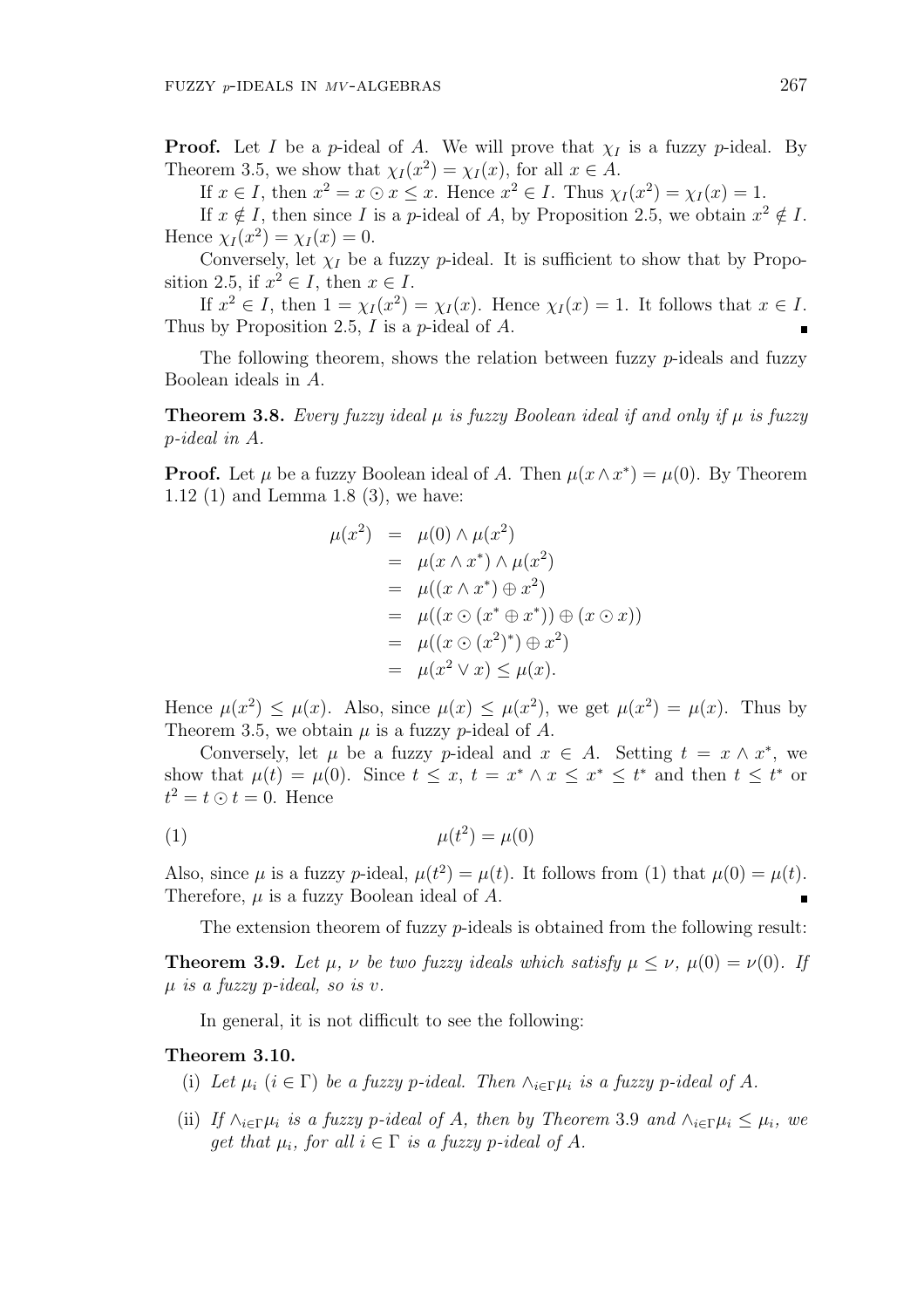(iii) Let  $\mu_i$ , for all  $i \in \Gamma$  be a fuzzy p-ideal of A. Then, by Theorem 3.9,  $\vee_{i \in \Gamma} \mu_i$ *is a fuzzy p-ideal of A.*

**Remark 3.11.** Let  $f: X \to Y$  be onto MV-homomorphism. Then prove that preimage of a fuzzy *p*-ideal  $\mu$  under  $f$  is also a fuzzy *p*-ideal of  $A$ .

**Proof.** Suppose that  $\mu$  is a fuzzy  $p$ -ideal of Y. By Theorem 3.5, we have

$$
f^{-1}(\mu)(x^2) = \mu(f(x^2)) = \mu((f(x))^2) = \mu(f(x)) = f^{-1}(\mu)(x).
$$

It follows from Theorem 3.5 that  $f^{-1}(\mu)$  is a fuzzy *p*-ideal of *X*.

**Proposition 3.12.** *Let*  $f: X \rightarrow Y$  *be an onto*  $MV$  *-homomorphism. The image*  $f(\mu)$  *of a fuzzy p-ideal*  $\mu$  *with a sup-property is also a fuzzy p-ideal of A.* 

**Proof.** By Theorem 3.5, it is sufficient to show that  $f(\mu)(y^2) = f(\mu)(y)$ , for all  $y \in Y$ .

Let  $y \in Y$  and  $x \in f^{-1}(y)$  such that  $\mu(x) = \sup_{t \in f^{-1}(y)} \mu(t)$ . We have

$$
f(\mu)(y) = \sup_{t \in f^{-1}(y)} \mu(t) = \mu(x) = \mu(x^2) = \sup_{t \in f^{-1}(y^2)} \mu(t) = f(\mu)(y^2).
$$

Theorem 3.8 and [5, Theorem 2.8] state that relations among fuzzy implicative, fuzzy Boolean and fuzzy *p*-ideals in *A*.

**Corollary 3.13.** Let  $\mu$  be a fuzzy ideal of  $A$ . The following are equivalent:

- (1) *µ is a fuzzy implicative ideal,*
- (2) *µ is a fuzzy Boolean ideal,*
- (3)  $\mu$  *is a fuzzy p*-*ideal*,
- (4)  $A/\mu_{\mu(0)}$  *is a Boolean algebra.*

### **4. Normalizations of fuzzy** *p***-ideals**

**Definition 4.1.** A fuzzy *p*-ideal  $\mu$  of *A* is said to be normal if there exists  $x \in A$ such that  $\mu(x) = 1$ .

**Example 4.2.** Let  $A = \{0, a, b, 1\}$  be an *MV*-algebra in Example 2.2. Then the fuzzy set  $\mu$  in *A* defined by  $\mu(0) = 1$  and  $\mu(a) = \mu(b) = \mu(1) = t$ ,  $(0 \le t \le 1)$  is a normal fuzzy *p*-ideal of *A*.

**Proposition 4.3.** *Given a fuzzy p-ideal*  $\mu$  *of*  $A$ *, let*  $\mu^+$  *be a fuzzy set in*  $A$  *defined by*  $\mu^+(x) = \mu(x) + 1 - \mu(0)$ *, for all*  $x \in A$ *. Then*  $\mu^+$  *is a normal fuzzy p*-*ideal of A which contains µ*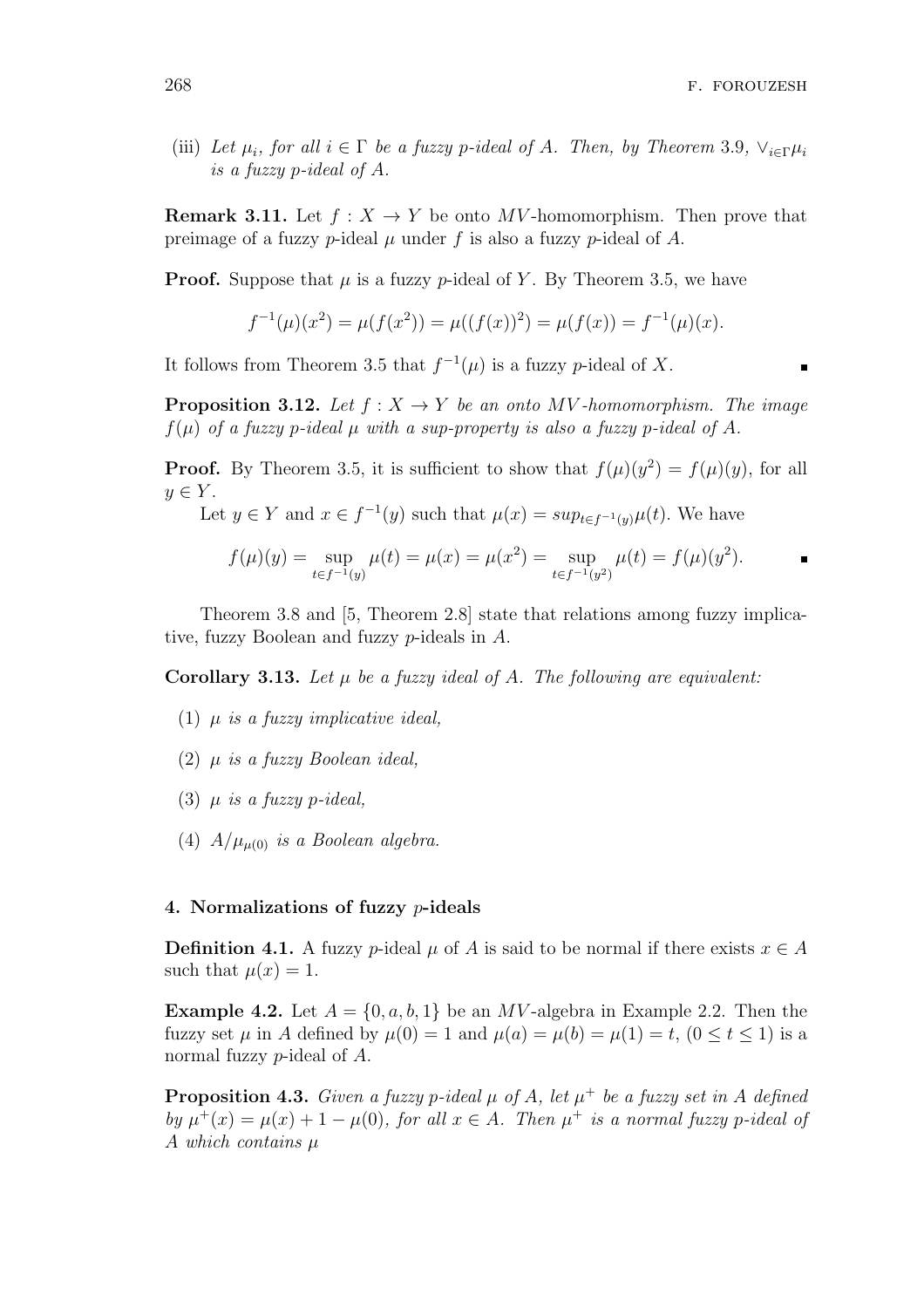**Proof.** Let  $\mu$  be a fuzzy  $p$ -ideal of  $A$ . We have  $\mu^+(0) = \mu(0) + 1 - \mu(0) = 1 \ge \mu(x)$ , for all  $x \in A$ . For any  $x, y, z \in A$ , by Theorem 3.5 (ii) and Theorem 1.12 (1), we have

$$
\mu^+(y \odot (z^* \oplus y) \odot x^*) \wedge \mu^+(x)
$$
\n
$$
= [\mu(y \odot (z^* \oplus y) \odot x^*) + 1 - \mu(0)] \wedge (\mu(x) + 1 - \mu(0))
$$
\n
$$
= [\mu(y \odot (z^* \oplus y) \odot x^*) \wedge \mu(x)] + 1 - \mu(0)
$$
\n
$$
= \mu((y \odot (z^* \oplus y) \odot x^*) \oplus x) + 1 - \mu(0)
$$
\n
$$
= [\mu(x \vee (y \odot (z^* \oplus y))] + 1 - \mu(0)
$$
\n
$$
\leq \mu(y \odot (z^* \oplus y)) + 1 - \mu(0)
$$
\n
$$
\leq \mu(y) + 1 - \mu(0).
$$

Hence  $\mu^+$  is a normal fuzzy *p*-ideal of *A* and obviously  $\mu \subseteq \mu^+$ .

**Corollary 4.4.** *If there is*  $x \in A$  *such that*  $\mu^+(x) = 0$ *, then*  $\mu(x) = 0$ *.* 

**Corollary 4.5.**  $(\mu^+)^+ = \mu^+$ , for any fuzzy p-ideal of A. If  $\mu$  is normal, then  $\mu^{+} = \mu$ .

**Remark 4.6.** Let  $\mu$  be a fuzzy  $p$ -ideal of  $A$ . If there is a fuzzy  $p$ -ideal  $\nu$  of  $A$ satisfying  $\nu^+ \subseteq \mu$ , then  $\mu$  is normal.

**Proof.** Assume that there is a fuzzy *p*-ideal  $\nu$  of *A* such that  $\nu^+ \subseteq \mu$ . Then  $1 = \nu^+(0) \leq \mu(0)$ , and so  $\mu(0) = 1$ . Hence  $\mu$  is normal.

Given a fuzzy *p*-ideal of *A*, we construct a new normal fuzzy *p*-ideal of *A*.

**Theorem 4.7.** Let  $\mu$  be a fuzzy p-ideal of A and let  $f : [0, \mu(0)] \rightarrow [0, 1]$  be an *increasing function.* Let  $\mu_f : A \to [0,1]$  *be a fuzzy set in A define by*  $\mu_f = f(\mu(x))$ *, for all*  $x \in A$ *. Then*  $\mu_f$  *is a fuzzy p*-ideal of A. In particular, if  $f(\mu(0)) = 1$ *, then*  $\mu_f$  *is normal and if*  $f(t) \geq t$ *, for all*  $t \in [0, \mu(0)]$ *, then*  $\mu \subseteq \mu_f$ *.* 

**Proof.** Since  $\mu(0) \geq \mu(x)$ , for all  $x \in A$  and f is increasing, we have  $\mu_f(0) =$  $f(\mu(0)) \ge f(\mu(x)) = \mu_f(x)$  for all  $x \in A$ . For any  $x, y, z \in A$ , we get

$$
\mu_f(y \odot (z^* \oplus y) \odot x^*) \wedge \mu_f(x)
$$
\n
$$
= f(\mu(y \odot (z^* \oplus y) \odot x^*) \wedge f(\mu(x)))
$$
\n
$$
= f(\mu(y \odot (z^* \oplus y) \odot x^*) \wedge \mu(x))
$$
\n
$$
\leq f(\mu(y))
$$
\n
$$
= \mu_f(y).
$$

Hence  $\mu_f$  is a fuzzy *p*-ideal of *A*. If  $f(\mu(0)) = 1$ , then clearly  $\mu_f$  is normal. Assume that *f*(*t*) ≥ *t*, for all *t* ∈ [0,  $\mu$ (0)]. Then  $\mu$ <sub>*f*</sub>(*x*) = *f*( $\mu$ (*x*)) ≥  $\mu$ (*x*), for all *x* ∈ *A*, which proves  $\mu \subseteq \mu_f$ .  $\blacksquare$ 

Let *N*(*A*) denote the set of all normal fuzzy *p*-ideals of *A*.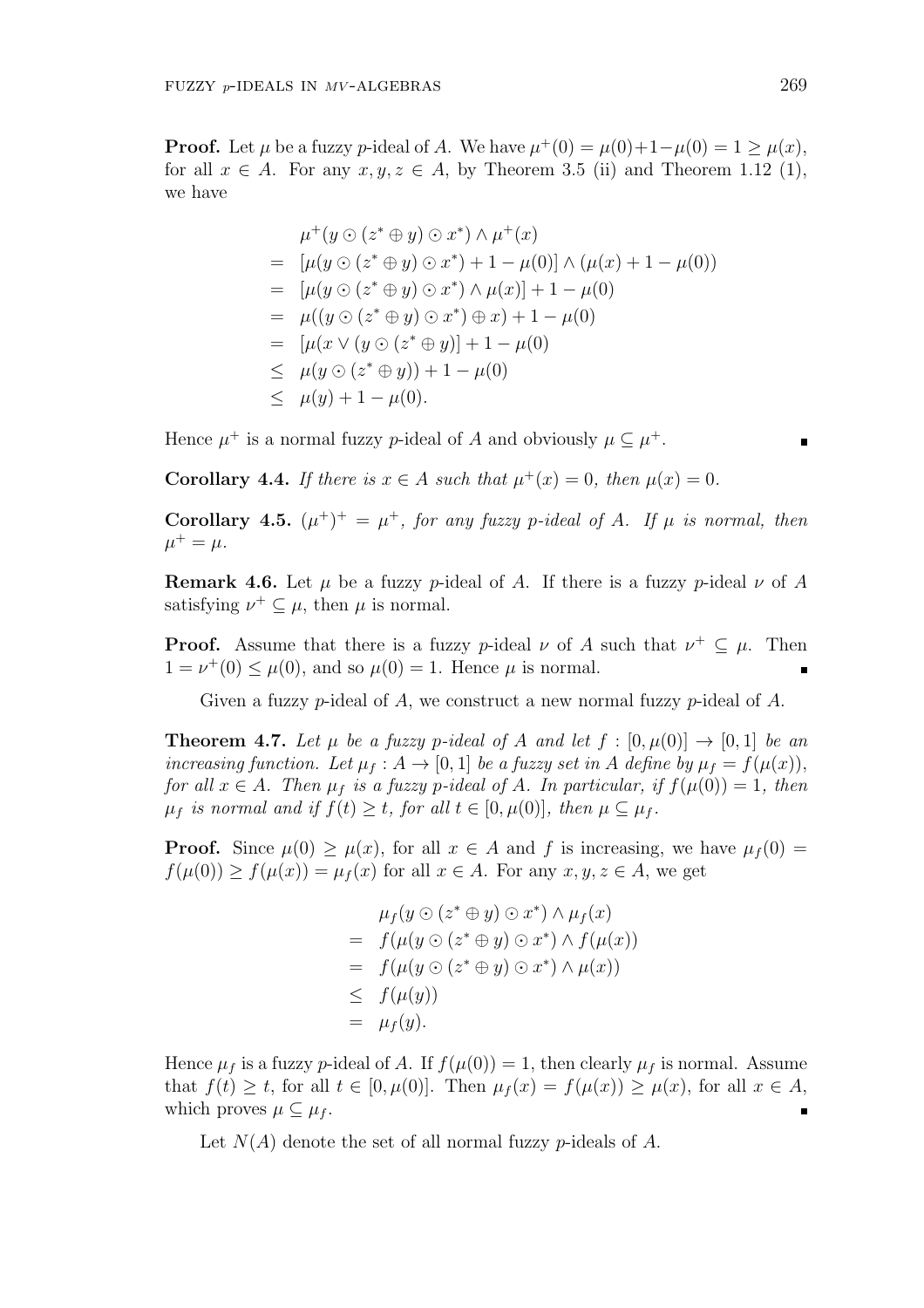**Theorem 4.8.** Let  $\mu \in N(A)$  be nonconstant such that it is a maximal element *of the poset*  $(N(A), \subseteq)$ *. Then*  $\mu$  *takes only the values 0 and 1.* 

**Proof.** Since  $\mu$  is normal, we have  $\mu(0) = 1$ . Let  $x \in A$  such that  $\mu(x) \neq 1$ . It is sufficient to show that  $\mu(x) = 0$ . If not, then there exists  $a \in A$  such that  $0 < \mu(a) < 1$ . Define a fuzzy set  $\nu$  in *A* by  $\nu(x) = (1/2)\{\mu(x) + \mu(a)\}\text{, for all }$  $x \in A$ . Clearly,  $\nu$  is well defined, and we get

$$
\nu(0) = 1/2\{\mu(0) + \mu(a)\} = 1/2\{1 + \mu(a)\} \ge 1/2\{\mu(x) + \mu(a)\} = \nu(x) \quad \forall x \in A.
$$

Let  $x, y, z \in A$ . Then

$$
\nu(y) = 1/2\{\mu(y) + \mu(a)\}\
$$
  
\n
$$
\geq 1/2\{[\mu(y \odot (z^* \oplus y) \odot x^*) \wedge \mu(x)] + \mu(a)\}\
$$
  
\n
$$
= 1/2[(\mu(y \odot (z^* \oplus y) \odot x^*) + \mu(a)] \wedge 1/2(\mu(x) + \mu(a))\)
$$
  
\n
$$
= \nu(y \odot (z^* \oplus y) \odot x^*) \wedge \nu(x).
$$

Hence  $\nu$  is a fuzzy *p*-ideal of *A*. By Proposition 4.3,  $\nu^+$  is a maximal fuzzy *p*-ideal of *A*, where  $\nu^+$  is defined by  $\nu^+(x) = \nu(x) + 1 - \nu(0)$ , for all  $x \in A$ . Note that

$$
\nu^+(a) = \nu(a) + 1 - \nu(0)
$$
  
=  $1/2{\mu(a) + \mu(a)} + 1 - 1/2{\mu(0) + \mu(a)}$   
=  $1/2{\mu(a) + 1} > \mu(a)$ 

and  $\nu^+(a) < 1 = \nu^+(0)$ . It follows that  $\nu^+$  is nonconstant and  $\mu$  is not a maximal element of  $(N(A), \subseteq)$ . This is a contradiction.

**Definition 4.9.** A nonconstant fuzzy *p*-ideal  $\mu$  of *A* is called maximal if  $\mu^+$  is a maximal element of the poset *N*(*A*).

**Theorem 4.10.** *A maximal fuzzy p-ideal µ of A is normal and takes only the values* 0 *and* 1*.*

**Proof.** Let  $\mu$  be a maximal fuzzy *p*-ideal  $\mu$  of *A*. Then  $\mu^+$  is a nonconstant maximal element of the poset  $N(A)$  and by Theorem 4.8,  $\mu^+$  takes only the values 0 and 1. Clearly  $\mu^+(x) = 1$  if and only if  $\mu(x) = \mu(0)$  and  $\mu^+(x) = 0$  if and only if  $\mu(x) = \mu(0) - 1$ . But  $\mu \subseteq \mu^+$  (by Theorem 4.3). So  $\mu^+(x) = 0$  implies that  $\mu(x) = 0$ , consequently  $\mu(0) = 1$ . Therefore  $\mu$  is normal.

**Theorem 4.11.** Let  $\mu$  be a fuzzy p-ideal of A,  $\mu(1) \neq 0$  and  $\overline{\mu}$  be the fuzzy set of *A defined by*  $\overline{\mu}(x) = \mu(x)/\mu(1)$  *for all*  $x \in A$ *. Then*  $\overline{\mu}$  *is a normal fuzzy p*-*ideal of A and*  $\mu \subset \overline{\mu}$ *.* 

**Proof.** Let  $x, y \in A$ . We have

$$
\overline{\mu}(0) = \mu(0)/\mu(1) \ge \mu(x)/\mu(1) = \overline{\mu}(x).
$$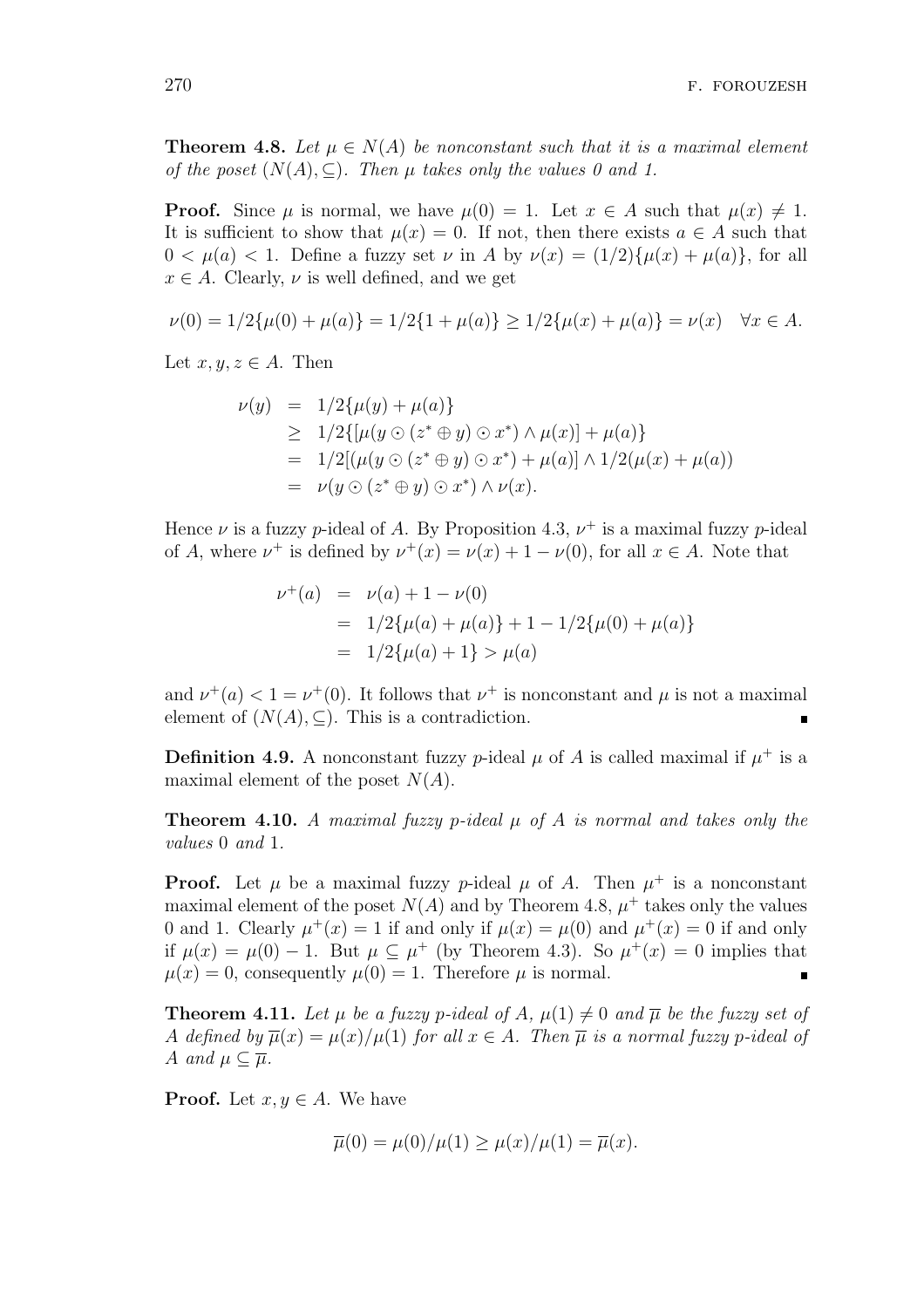$$
\overline{\mu}(y) = \mu(y)/\mu(1)
$$
\n
$$
\leq [\mu(y \odot (z^* \oplus y) \odot x^*) \wedge \mu(x)]/\mu(1)
$$
\n
$$
= [\mu(y \odot (z^* \oplus y) \odot x^*)/\mu(1)] \wedge \mu(x)/\mu(1)
$$
\n
$$
= \overline{\mu}(y \odot (z^* \oplus y) \odot x^*) \wedge \overline{\mu}(x).
$$

Hence  $\overline{\mu}$  is a fuzzy *p*-ideal of *A*. Clearly,  $\overline{\mu}$  is normal and  $\mu \subset \overline{\mu}$ .

#### **5. Conclusion**

*MV* -algebras were introduced by C. Chang [1] in 1958 in order to provide an algebraic proof for the completeness theorem of the Lukasiewicz infinite valued propositional logic.

In this paper, we defined the concept of *p*-ideals and given characterization of them. We proved that *p*-ideals equivalent to Boolean ideals in *MV* -algebras.

We introduced the notion of fuzzy *p*-ideals of *MV* -algebras and described the transfer principle for fuzzy *p*-ideals in terms of level subsets.

We have also presented several characterizations and many important properties of fuzzy  $p$ -ideals in  $MV$ -algebras. Moreover, we obtained the extension theorem of fuzzy *p*-ideals in *MV* -algebras. We showed that in any *MV* -algebra, the concept of fuzzy *p*-ideals are equivalent to fuzzy Boolean ideals and are equivalent to fuzzy implicative ideals. Finally, by using the notion of maximal and normal fuzzy *p*-ideals, we showed that under certain conditions a fuzzy *p*-ideal is two valued and takes the values 0 and 1.

**Acknowledgement.** The author thanks the referees for their valuable comments and suggestions.

# **References**

- [1] Chang, C.C., *Algebraic analysis of many valued logic*, Trans. Amer. Math. Soc., 88 (1958), 467-490.
- [2] CIGNOLI, R., D'OTTAVIANO, I.M.L., MUNDICI, D., *Algebraic Foundations of Many-Valued Reasoning*, Kluwer Academic, Dordrecht, 2000.
- [3] Dymek, G., *Fuzzy prime ideals of Pseudo-MV-algebras*, Soft comput, 12 (2008), 365-372.
- [4] Hoo, C.S., *Fuzzy ideals of BCI and MV-algebras*, Fuzzy Sets and Systems, 62 (1994), 111-114.
- [5] Hoo, C.S., *Fuzzy implicative and Boolean ideals of MV-algebras*, Fuzzy Sets and Systems, 66 (1994), 315-327.